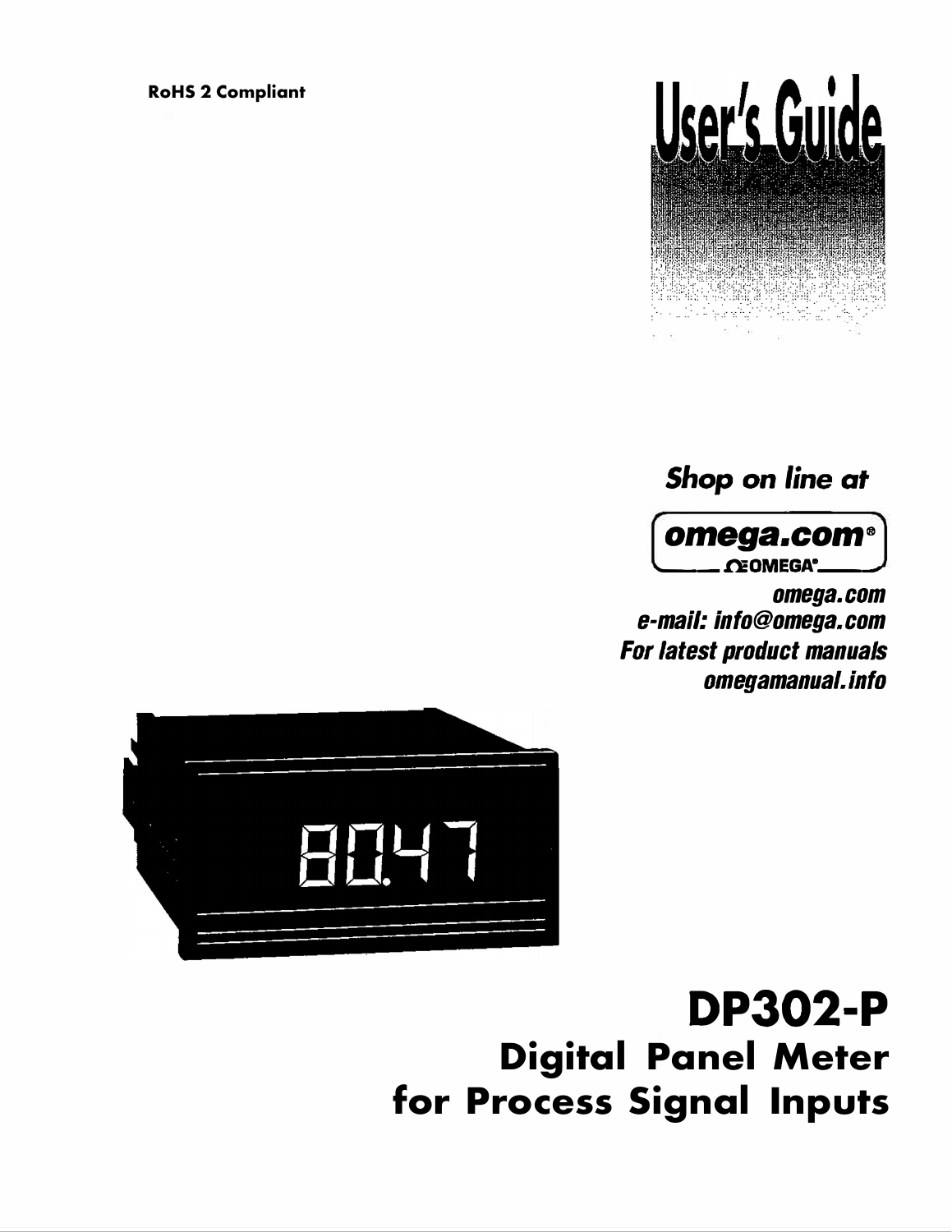

#### **OMEGAnet® On-Line Service Internet e-mail www.omega.com**

**info@omega.com** 

#### **Servicing North America:**

| <b>USA:</b><br>ISO 9001 Certified            | One Omega Drive, P.O. Box 4047<br>Stamford CT 06907-0047<br>TEL: (203) 359-1660<br>e-mail: info@omega.com                                                                                                                      | FAX: (203) 359-7700     |
|----------------------------------------------|--------------------------------------------------------------------------------------------------------------------------------------------------------------------------------------------------------------------------------|-------------------------|
| Canada:                                      | 976 Bergar<br>Laval (Quebec) H7L 5A1<br>TEL: (514) 856-6928<br>e-mail: info@omega.ca                                                                                                                                           | FAX: (514) 856-6886     |
|                                              | For immediate technical or application assistance:                                                                                                                                                                             |                         |
| <b>USA and Canada:</b>                       | Sales Service: 1-800-826-6342 / 1-800-TC-OMEGA®<br>Customer Service: 1-800-622-2378 / 1-800-622-BEST®<br>Engineering Service: 1-800-872-9436 / 1-800-USA-WHEN <sup>®</sup>                                                     |                         |
| Mexico and<br><b>Latin American:</b>         | TEL: (001)800-TC-OMEGA <sup>®</sup><br>En Español: (001) 203-359-7803<br>e-mail: espanol@omega.com                                                                                                                             | FAX: (001) 203-359-7807 |
| <b>Servicing Europe:</b>                     |                                                                                                                                                                                                                                |                         |
| <b>Benelux:</b>                              | Postbus 8034, 1180 LA Amstelveen, The Netherlands<br>TEL: +31 20 3472121<br>Toll Free in Benelux: 0800 0993344<br>e-mail: sales@omegaeng.nl                                                                                    | FAX: +31 20 6434643     |
| <b>Czech Republic:</b>                       | Frystatska 184, 733 01 Karviná<br>TEL: +420 59 6311899<br>e-mail: info@omegashop.cz                                                                                                                                            | FAX: +420 59 6311114    |
| France:                                      | 11, rue Jacques Cartier, 78280 Guyancourt<br>TEL: +33 1 61 37 29 00 FAX: +33 1 30 57 54 27<br>Toll Free in France: 0800 466 342<br>e-mail: sales@omega.fr                                                                      |                         |
| Germany/Austria:                             | Daimlerstrasse 26, D-75392 Deckenpfronn, Germany<br>TEL: +49 7056 9398-0<br>Toll Free in Germany: 0800 639 7678<br>e-mail: info@omega.de                                                                                       | FAX: +49 7056 9398-29   |
| <b>United Kingdom:</b><br>ISO 9002 Certified | One Omega Drive<br><b>River Bend Technology Centre</b><br>Northbank, Irlam Manchester M44 5BD United Kingdom<br>TEL: +44 161 777 6611 FAX: +44 161 777 6622<br>Toll Free in England: 0800 488 488<br>e-mail: sales@omega.co.uk |                         |

It is the policy of OMEGA to comply with all worldwide safety and EMC/EM I regulations that apply. OMEGA is constantly pursuing certification of its products to the European New Approach Directives. OMEGA will add the **mark to every appropriate device upon certification.**

**The information contained in this document is believed to be correct but OMEGA Engineering, Inc. accepts no liability for any**  errors it contains, and reserves the right to alter specifications without notice.

**WARNING: These products are not designed for use in, and should not be used for, patient connected applications.** 

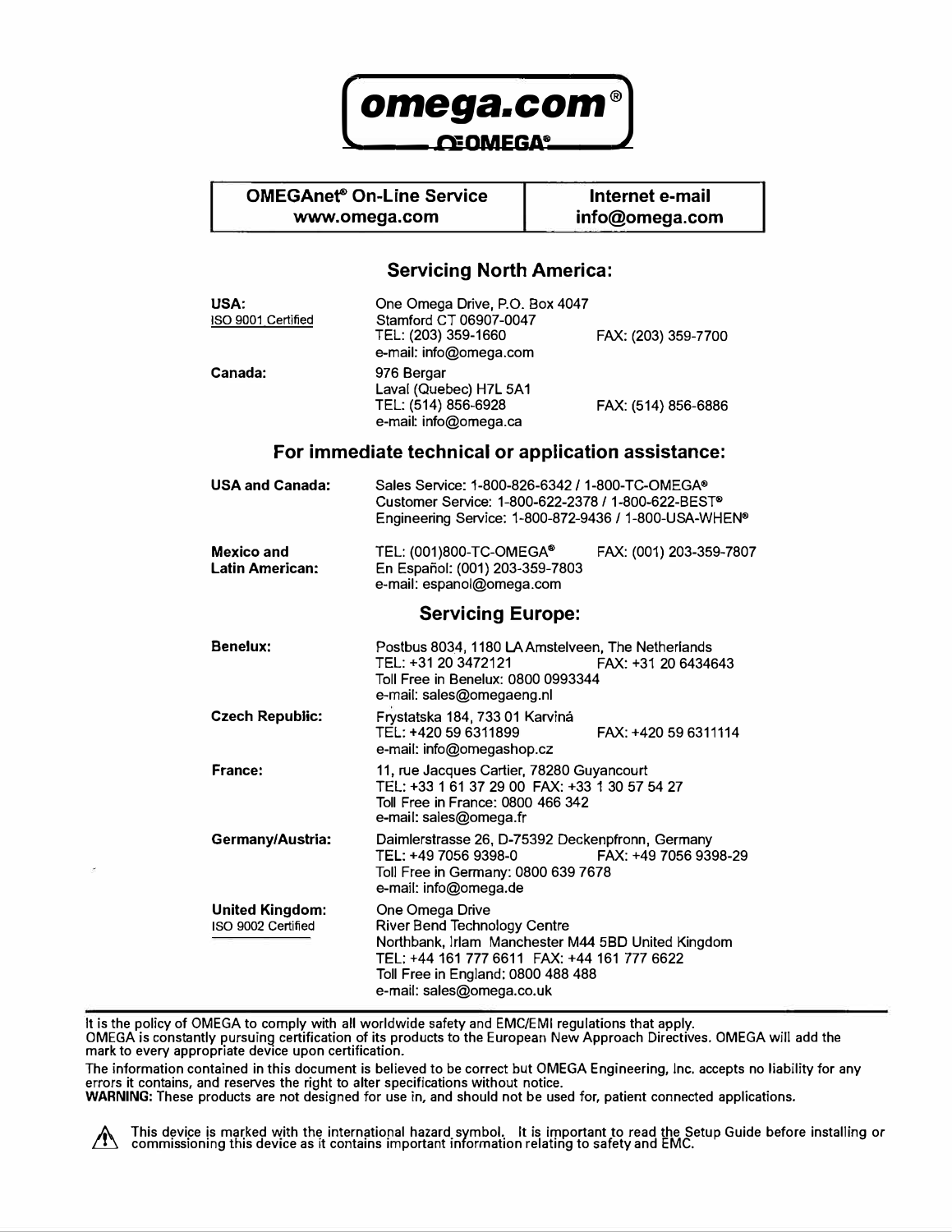|  |  | <b>TABLE OF CONTENTS</b> |
|--|--|--------------------------|
|--|--|--------------------------|

| <b>1.0 GENERAL INFORMATION</b>                                                                                                                                                                 | 1                                   |
|------------------------------------------------------------------------------------------------------------------------------------------------------------------------------------------------|-------------------------------------|
| 1.1 Model DP302-P: Process Receiver<br>1.2 Model DP302: Main Assembly                                                                                                                          | 1<br>1                              |
| 2.0 SPECIFICATIONS                                                                                                                                                                             | 1                                   |
| 2.1 Analog Input<br>2.2 Accuracy at 25°C<br>2.3 Noise Rejection<br>2.4 Analog-To-Digital Conversion<br>2.5 Display<br>2.6 Digital Controls<br>2.7 Power<br>2.8 Environmental<br>2.9 Mechanical | 1<br>$\mathbf{2}$<br>2233<br>3<br>3 |
| 3.0 MECHANICAL ASSEMBLY AND INSTALLATION                                                                                                                                                       | 4                                   |
| 3.1 Safety Considerations<br>3.2 Panel Mounting                                                                                                                                                | 4<br>5                              |
| 4.0 POWER AND SIGNAL INPUT CONNECTIONS                                                                                                                                                         | 7                                   |
| Installing Option C1<br>41<br>4.2 Power Connections<br>4.3 Signal Input Connections<br>4.4 Main Board Connector Pin Assignments (J1)                                                           | 7<br>9<br>9<br>10                   |
| 5.0 MAIN BOARD CONFIGURATION                                                                                                                                                                   | 11                                  |
| 51<br><b>Decimal Point Selection</b><br>5.2 Input Range Selection                                                                                                                              | 11<br>12                            |
| 6.0 CALIBRATION                                                                                                                                                                                | 13                                  |
| 7.0 DRAWINGS                                                                                                                                                                                   | 14                                  |

 $\sim$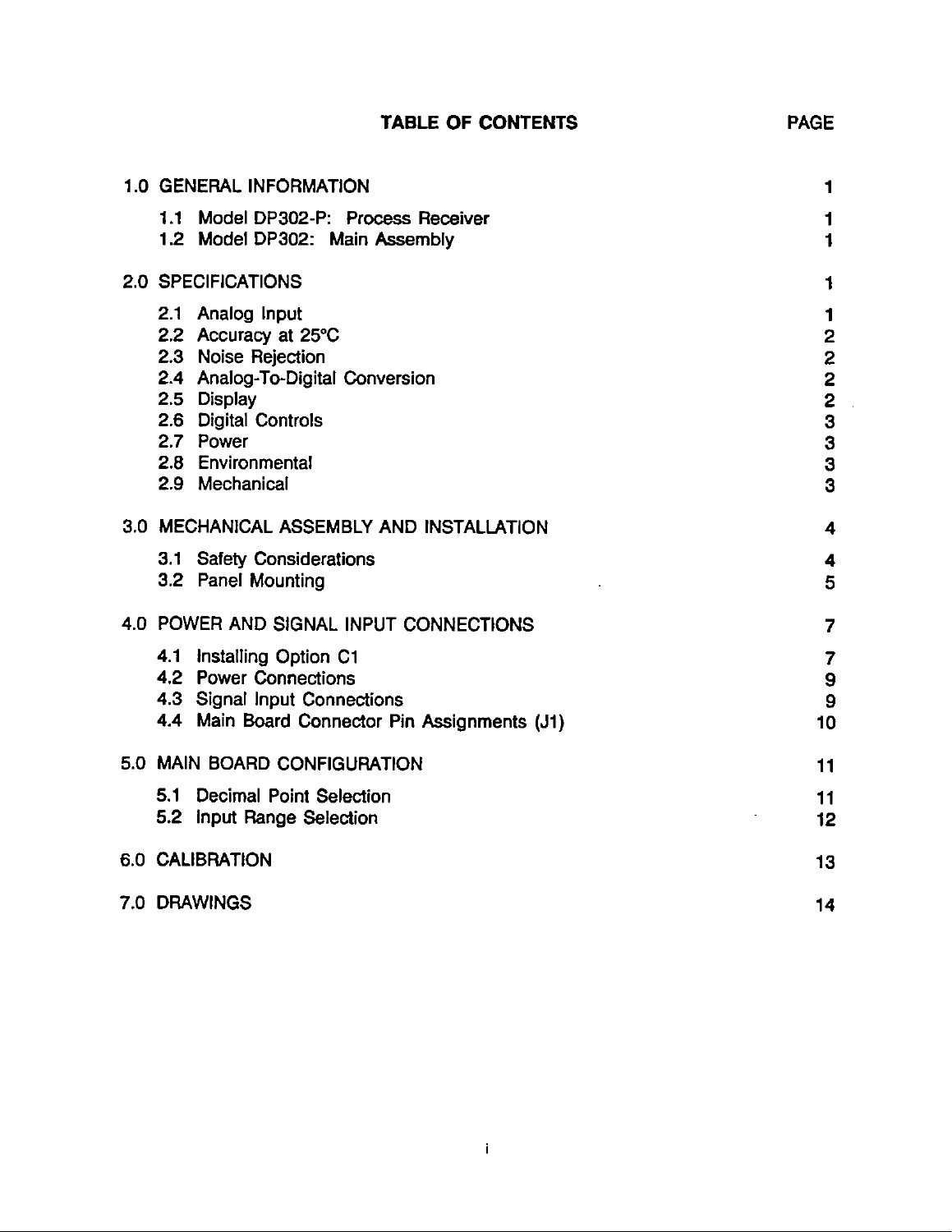#### **ILLUSTRATIONS**

| Δ۱<br>ر<br>Ō |
|--------------|
|              |

| Figure 3-1 | <b>DIN Case Dimensions</b>               | 5               |
|------------|------------------------------------------|-----------------|
| Figure 3-2 | <b>Exploded View</b>                     | 6               |
| Figure 4-1 | <b>Changing Operating Voltage</b>        | 8               |
| Figure 4-2 | <b>Rear View of Case With Connectors</b> | 8               |
| Figure 5-1 | <b>Display Board Jumper Locations</b>    | 11              |
| Figure 5-2 | <b>Main Board Jumper Locations</b>       | 12 <sup>2</sup> |
| Figure 7-1 | <b>Assembly Diagram</b>                  | 14              |
| Figure 7-2 | <b>Schematic Diagram</b>                 | 15              |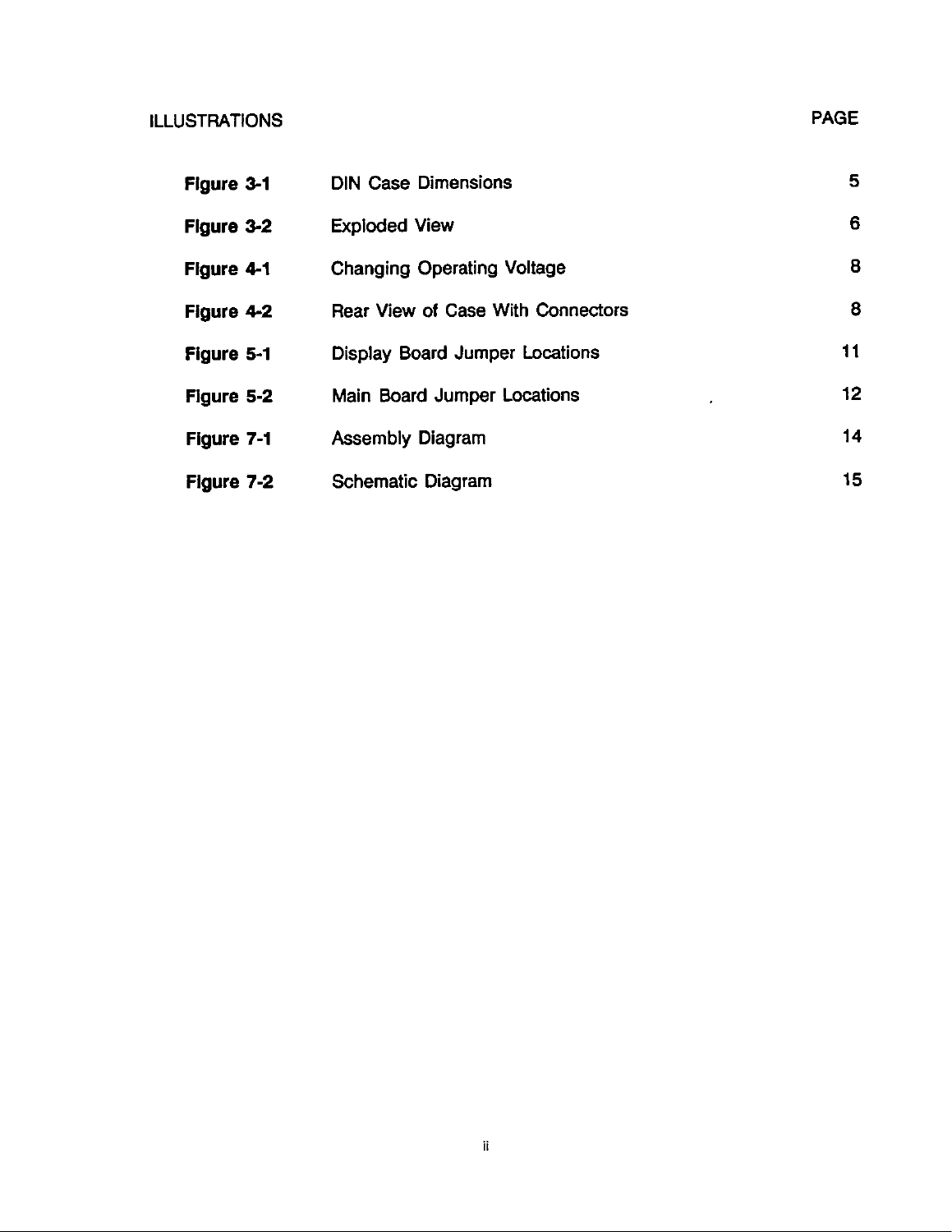#### **1.0 GENERAL INFORMATION**

The hardware of the DP302 can be configured by push-on jumpers as either a process meter with zero and span adjustments (DP302-P), or as a main assembly which accepts plug-in signal conditioner boards (DP302).

#### 1.1 MODEL DP302-P: PROCESS RECEIVER

Model DP302-P is a low cost,  $3 \frac{1}{2}$  digit process receiver with zero and span adjustments of 2,000 counts for transmitter signals such as 4-20 mA, 1-5 V, and 0-10 V. The meter can be scaled to display readings directly in engineering units. No plug-in signal conditioner board is required.

Model DP302-P can be used in ratiometric pot-follower applications to determine parameters such as liquid level or valve setting from the position of a potentiometer wiper. The required external reference voltage can be derived from the meter's 4.7 V dc supply.

#### 1.2 MODEL DP302: MAIN ASSEMBLY

Model DP302 is a 3  $\frac{1}{2}$  digit main assembly that accepts plug-in signal conditioner boards. These include but may not be limited to the following:

| EB1             | Process input with excitation output |
|-----------------|--------------------------------------|
| SB <sub>1</sub> | Strain input with excitation output  |

### **2.0 SPECIFICATIONS**

2.1 ANALOG INPUT

| Range               | 4-20 mA          | $1-5V$            | $0-10V$        |
|---------------------|------------------|-------------------|----------------|
| Resolution          | $8 \mu A$        | $2 \text{ mV}$    | $5 \text{ mV}$ |
| Input resistance    | $13 \Omega$      | 1 $M\Omega$       | 1 M $\Omega$   |
| <b>Bias current</b> | 50 <sub>pA</sub> | 10 <sub>p</sub> A | 5 pA           |
| Maximum input       | 55 mA            | 100V              | 100 V          |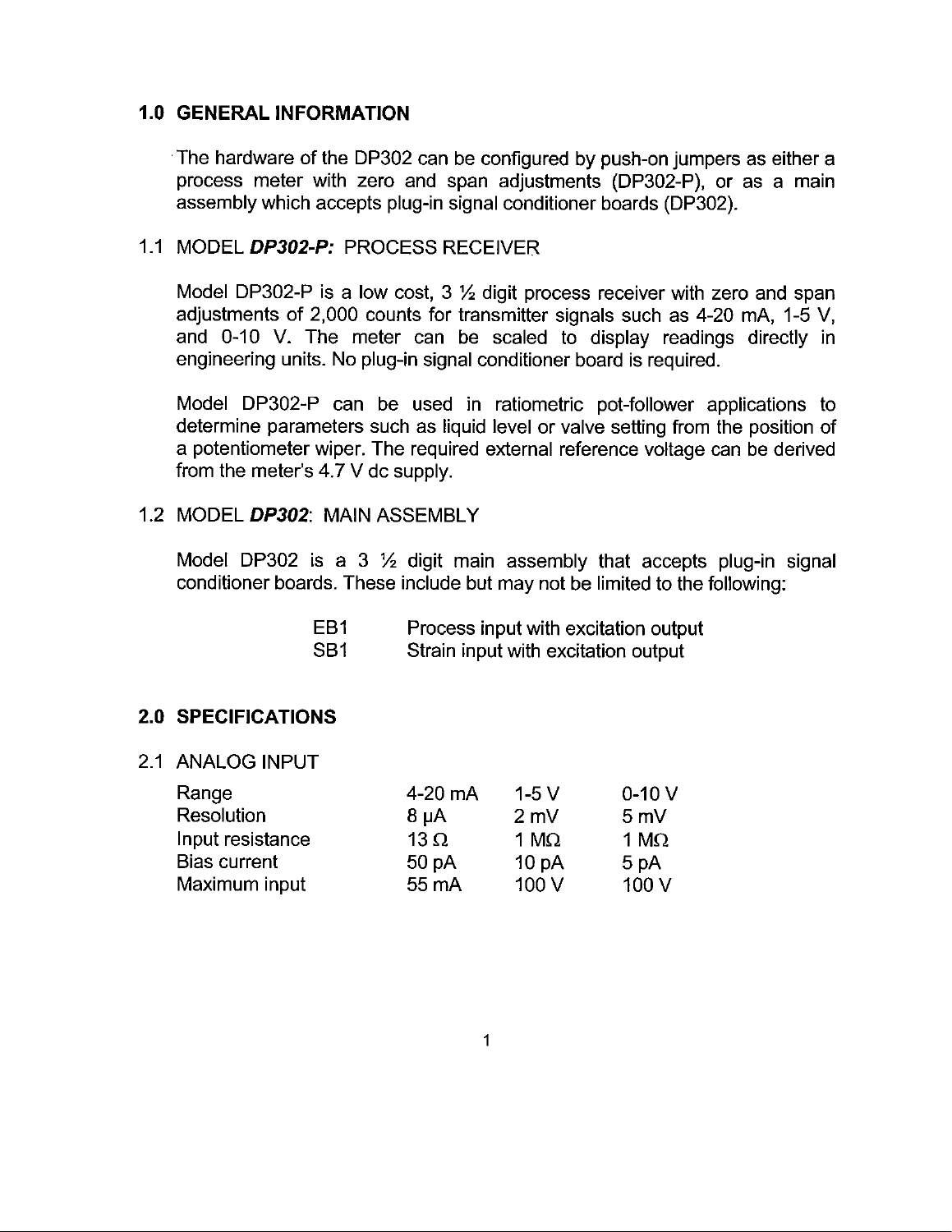| Configuration<br>Zero range            | Differential, bipolar<br>Multiturn pot provides $\pm 1000$ counts for the<br>4-20 mA and 1-5 V configuration; -1500 to $+500$<br>counts for the 0-10 V configuration |
|----------------------------------------|----------------------------------------------------------------------------------------------------------------------------------------------------------------------|
| Span range<br><b>NMR</b><br>Reference: | 0 to 2000 counts with multiturn pot<br>56 dB at 50/60 Hz                                                                                                             |
| Internal (std)<br>External (opt)       | 0.1 V dc with 3.9 $k\Omega$ source resistance<br>$0.1V$ dc $-50\%/+100\%$ with 10 Ma input<br>resistance                                                             |

#### 2.2 ACCURACY AT 25°C

| Maximum error      | $\pm 0.05$ % of span $\pm 1$ count |
|--------------------|------------------------------------|
| Span tempco        | $\pm 0.01\%$ of span/°C            |
| Zero tempco        | $\pm 0.1$ count/°C                 |
| Step response      | 1 s                                |
| Warmup to accuracy | 1 min                              |

### 2.3 NOISE REJECTION

| <b>CMR</b> | 120 dB from DC to 60 Hz                     |
|------------|---------------------------------------------|
| <b>CMV</b> | 1500 Vp per HV test; 354 Vp per IEC spacing |

### 2.4 ANALOG-TO-DIGITAL CONVERSION

 $\sim 10^{-11}$ 

| <b>Technique</b>         | Dual-slope, average-value |
|--------------------------|---------------------------|
| Input integration period | 100 ms                    |
| Read rate                | 2.5/s                     |

#### 2.5 DISPLAY

| <b>Type</b>          | 7-segment, red LED                         |
|----------------------|--------------------------------------------|
| Digit height         | 14.2 mm $(0.56)$ in)                       |
| <b>Symbols</b>       | $-1.8.8.8$                                 |
| Decimal points       | 3 positions programmable by jumpers behind |
|                      | lens or at connector, 10 mA sink           |
| Overrange indication | 3 least-significant digits blank           |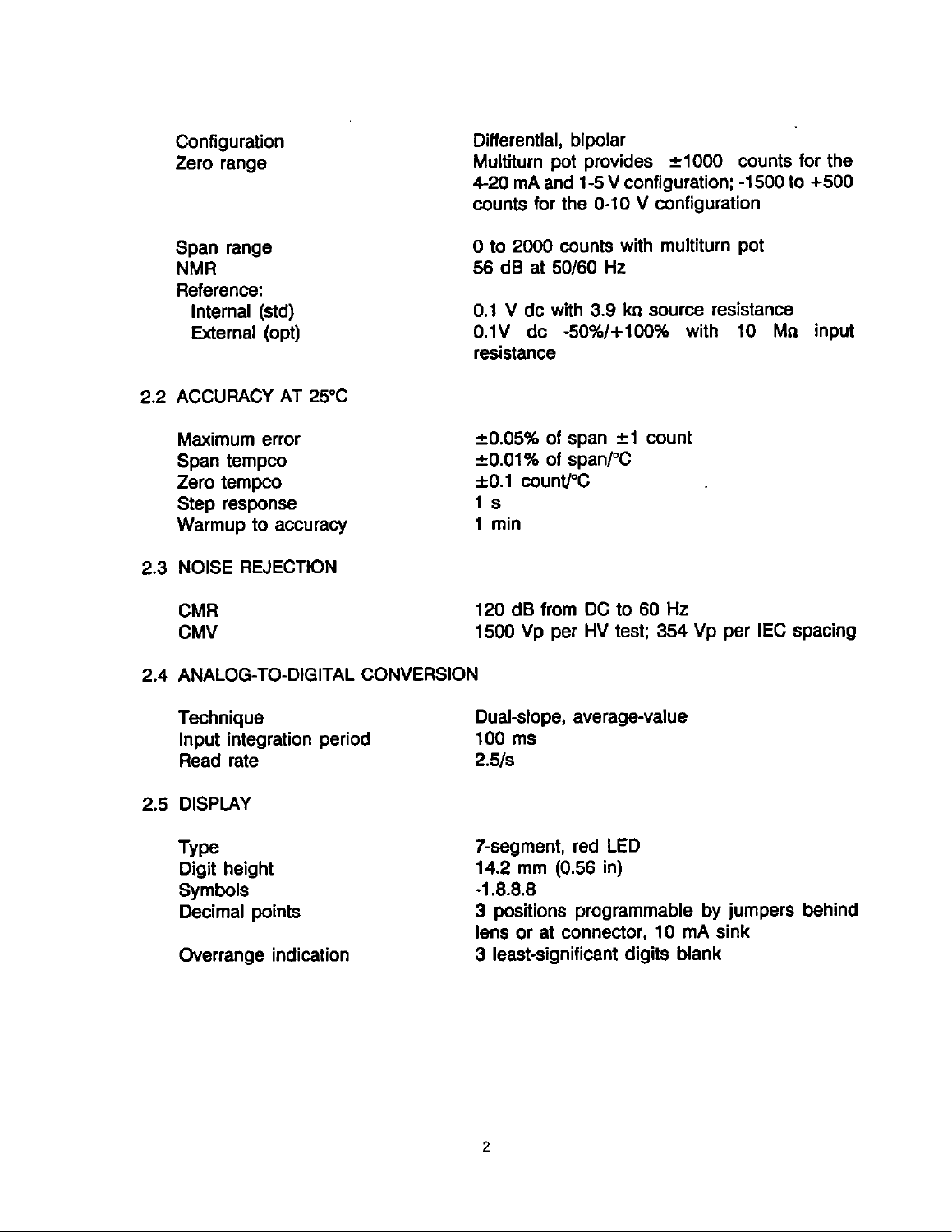### 2.6 DIGITAL CONTROLS (REFERENCED TO SIG GND)

| Logical '0'  | 0 to $+1.4$ V           |  |
|--------------|-------------------------|--|
| Logical '1'  | +3.7 V to +5.0 V        |  |
| Display HOLD | $'1'$ = latched reading |  |
| Display TEST | $'1' = -1888$ reading   |  |

#### 2.7 POWER

Power consumption 4 W **Output voltages** +4.7 V dc  $\pm$ 5% at 10 mA max  $-4.7$  V dc  $\pm 5\%$  at 10 mA max

#### **2.8 ENVIRONMENTAL**

| Operating temperature | 0 to $60^{\circ}$ C              |
|-----------------------|----------------------------------|
| Storage temperature   | $-40$ to $+85^{\circ}$ C         |
| Relative humidity     | 95% RH to 40°C, (non-condensing) |

#### 2.9 MECHANICAL

**Bezel** 

Depth behind bezel with connector Panel cutout

Weight Case material

D1 connector

D4 connector

96 x 48 x 5.1 mm  $(3.78 \times 1.89 \times 0.20$  inches)

104 mm (4.09 inches) 92 x 45 mm (3.62 x 1.77 inches)

425 g (15 ounces) 94V-0 UL-rated polycarbonate

PCB edge connector with double row of 18 pins; 3.96 mm (0.156 inches) between pins

Barrier strip with #6 screw terminals for power and signal inputs (removes these inputs from D1)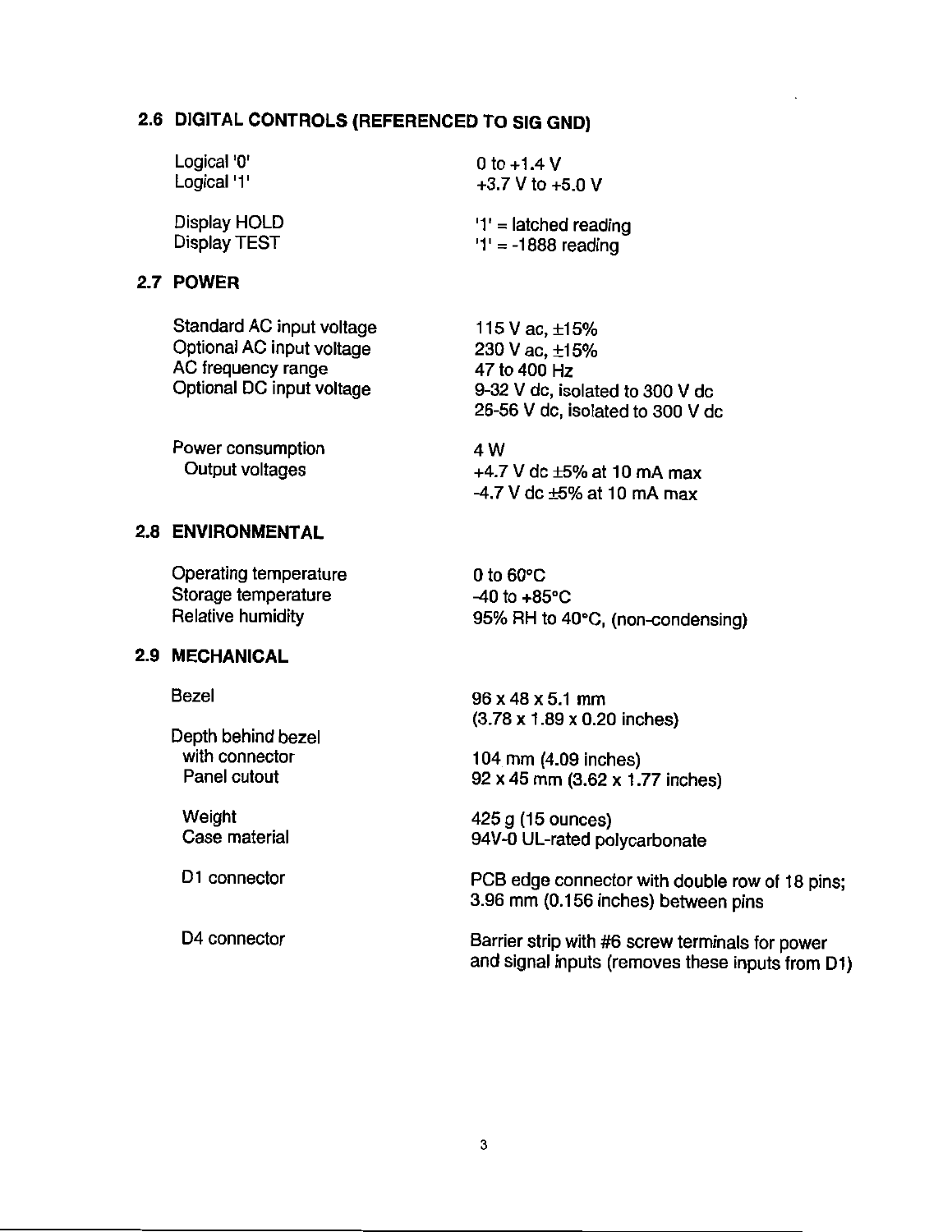#### 3.0 MECHANICAL ASSEMBLY AND INSTALLATION

#### 3.1 SAFETY CONSIDERATIONS

This instrument is protected according to Class I (Protective Earth) of the IEC (International Electrotechnical Commission) 348 and the VDE 0411 requiations. To ensure save operation, follow the guidelines below:

VISUAL INSPECTION: Do not attempt to operate the instrument if damage is found.

POWER VOLTAGE: This instrument is delivered with the AC power input connected for 240 V ac in Europe (C1 option) or 120 V ac in the USA (unless the instrument is provided with the DC power input option). Verify that the instrument is connected for the correct power voltage rating before using. If incorrect, make the required change as described in Section 4.

POWER WIRING: This instrument has no power switch; it will be in operation as soon as the power is connected.

Verify that the power cable has the proper ground (earth) wire and that this wire is properly connected to an adequate ground (earth) point. The meter must be grounded in accordance with the latest local safety regulations.

If AC, the power cable must contain a protective ground conductor which is not disconnected (open) either inside or outside the instrument. No extension cables without grounding wires shall be used.

SIGNAL WIRING: Do not make signal wiring connections or changes while power is on.

**RAIN OR MOISTURE:** Do not expose the instrument to condensing moisture.

FUMES AND GASES: Do not operate the instrument in the presence of flammable gases or fumes.

**EXERCISE CAUTION:** As with any electronic instrument, high voltages may be exposed when attempting to install, calibrate, or remove parts of the meter.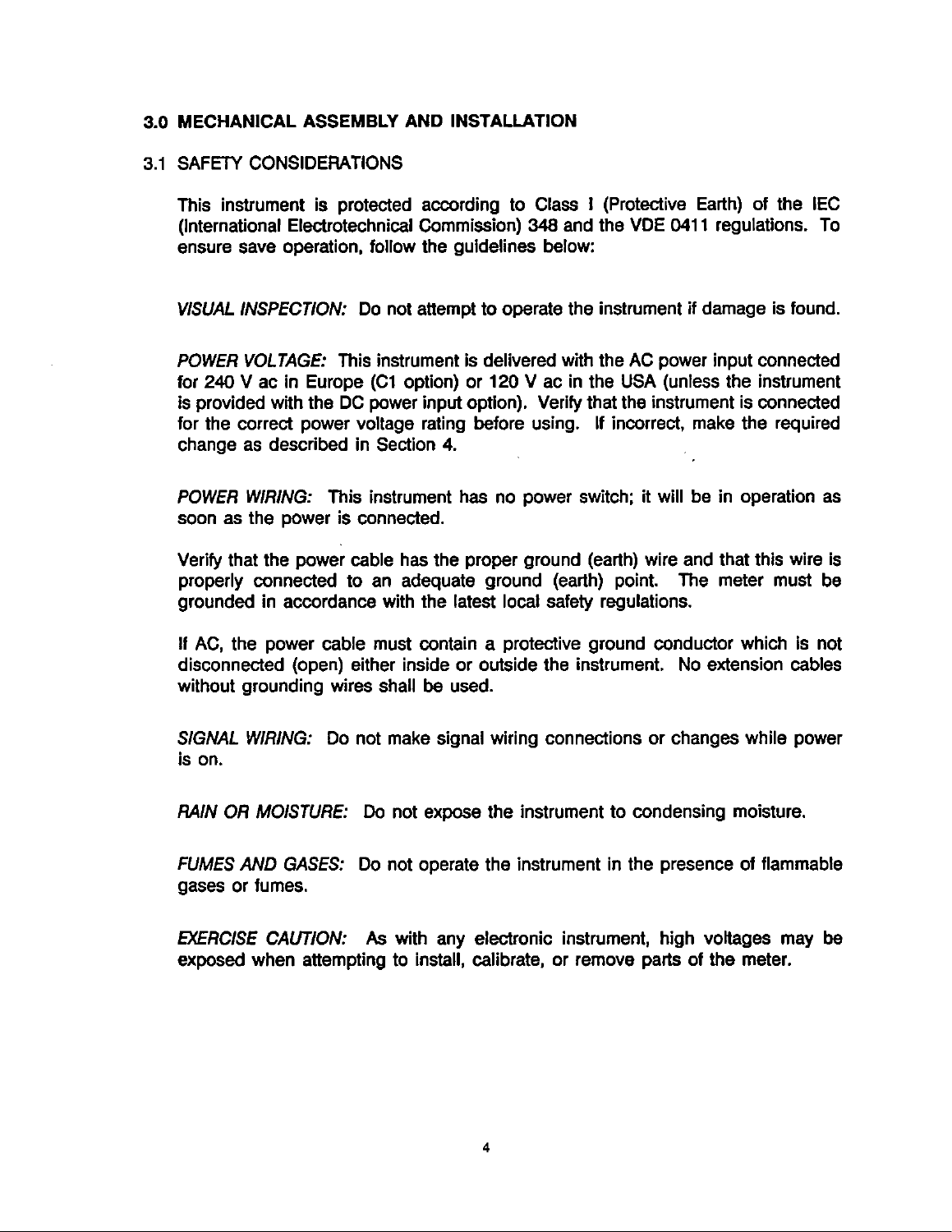NOTE: Dimensions are in millimeters  $\pm 0.25$  mm and inches are in  $( ) \pm 0.01$  in.



Figure 3-1 DIN Case Dimensions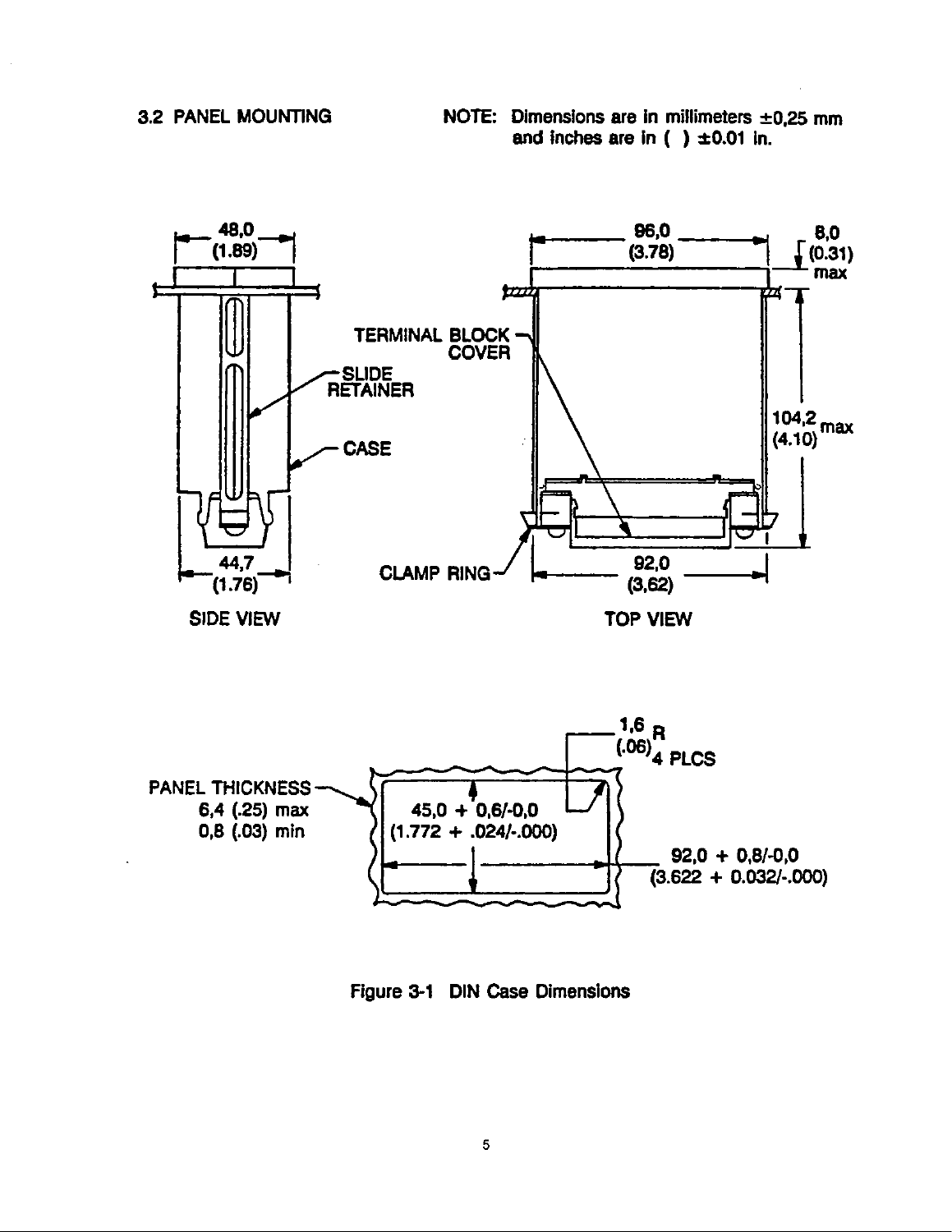

**Figure 3-2 Exploded View** 

- 1. Remove main board edge connector J1, if installed.
- 2. Loosen the two clamp screws on rear of case until slide clamps can be rotated. Push the two slide retainers toward the rear of the case, and remove them.
- 3. Working from the front of the panel, insert meter into panel cutout.
- 4. Insert slide retainers back onto the case, and push them up tightly against the rear of the panel.
- 5. Rotate slide clamps back into original position and tighten clamp screws just enough to hold the case in place. NEVER OVERTIGHTEN CLAMP SCREWS.
- 6. Install any connectors that have been removed.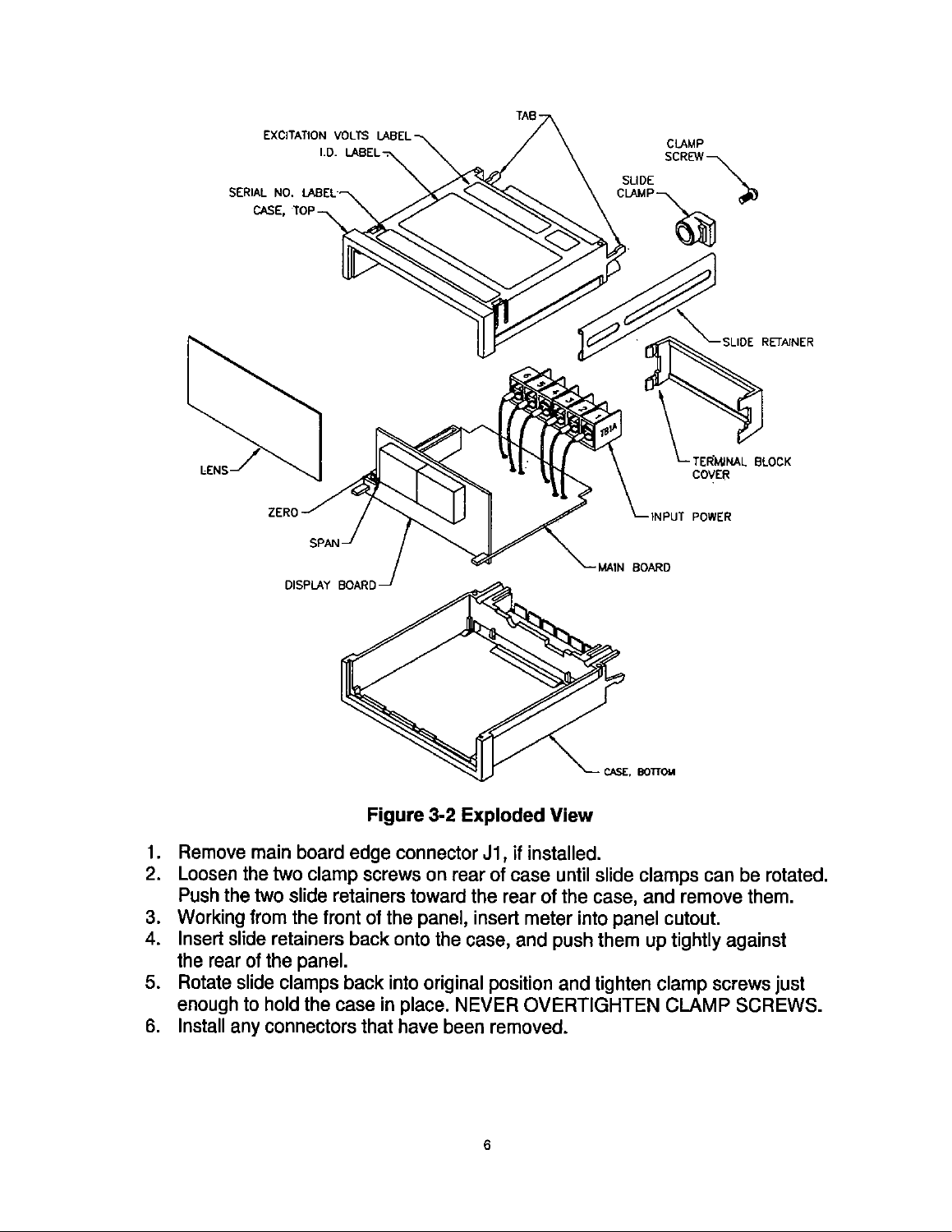#### 4.0 POWER AND SIGNAL INPUT CONNECTIONS

CAUTION: Incorrect power input can damage your panel meter.

#### 4.1 INSTALLING OPTION C1 (230 V ac)

If this option is to be used, it must be installed prior to any power and signal connections. Option C1 is 230 V ac  $\pm$ 15%, 47-400 Hz operation. To change the meter in the field from 115 V ac operation, follow this procedure:

- 1. Refer to Figures 4-1 and 4-2. Remove power lines from the meter, then remove the meter from the case.
- $2.$ Remove jumpers W8 and W9 on the transformer.
- 3. Add jumper W4 on the printed circuit board. The meter is now wired for 230 V ac operation.

NOTE: To change the meter from 230 V ac to 115 V ac operation, reverse the above procedure.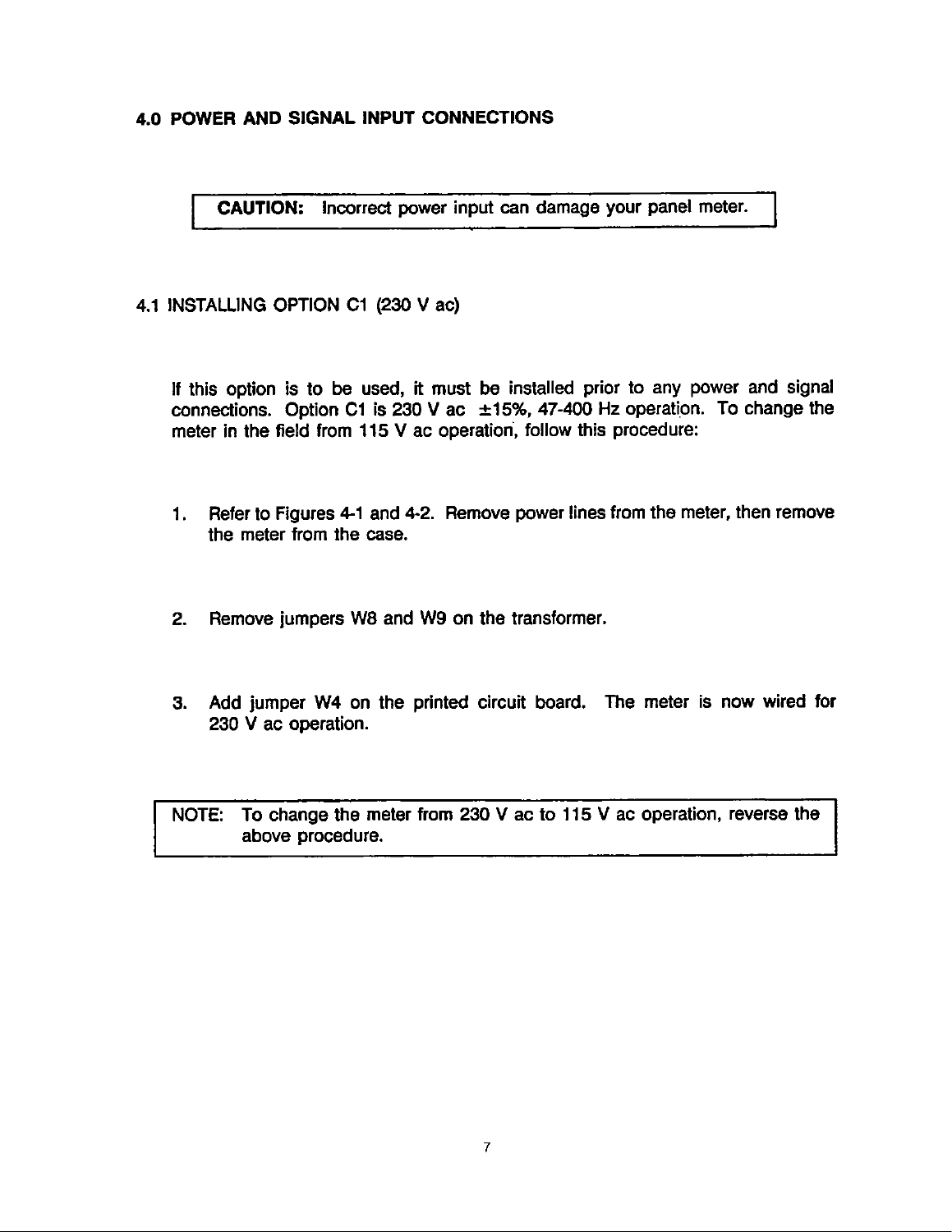

Figure 4-1 Changing Operating Voltage



Figure 4-2 Rear View of Case with Connectors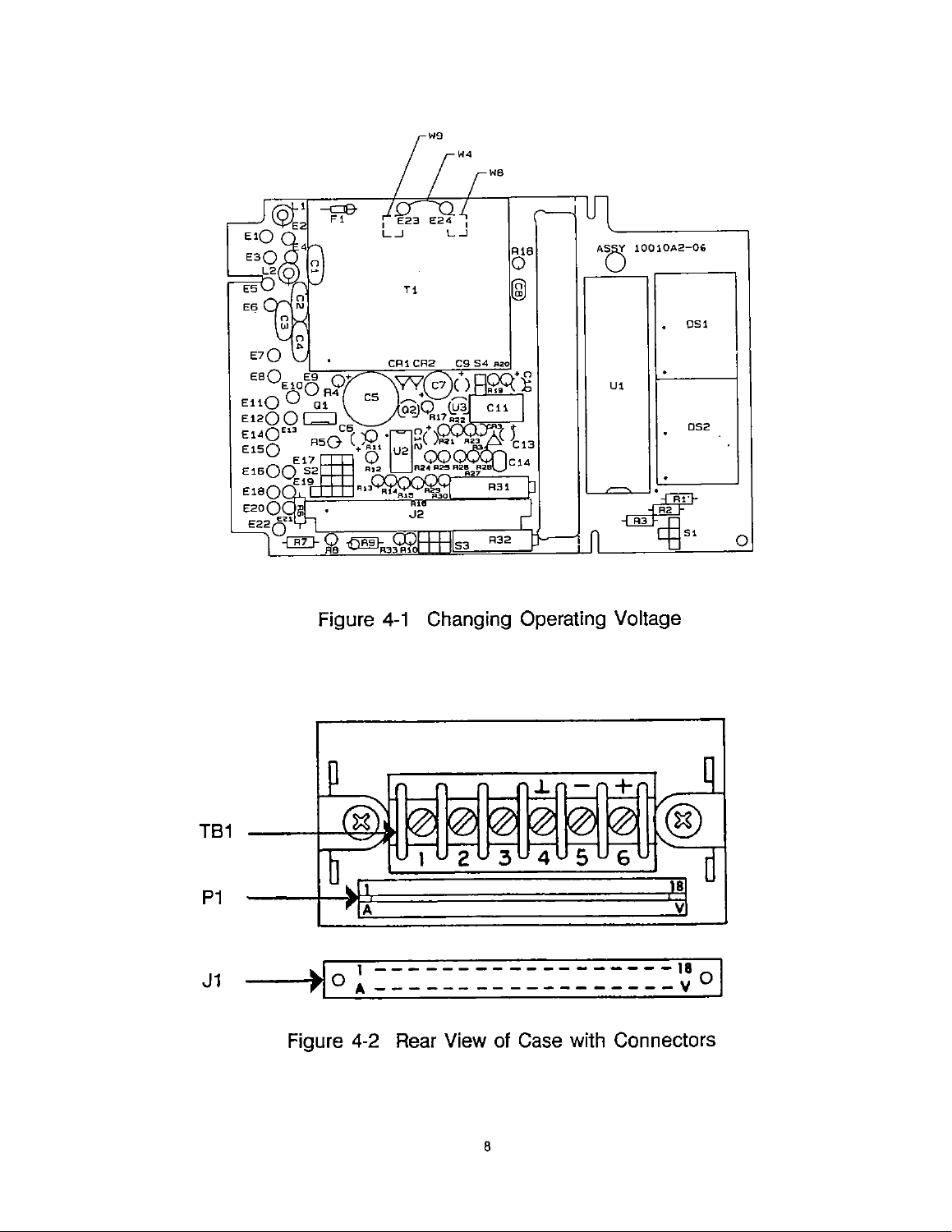### **4.2 POWER CONNECTIONS**

|                   |                                                        | <b>Wire Color</b> |                  |                                     |
|-------------------|--------------------------------------------------------|-------------------|------------------|-------------------------------------|
| <b>Connection</b> | TB <sub>1</sub><br>$\sim$ AC Power<br><b>Operation</b> | <b>USA</b>        | <b>Other</b>     | <b>DC Power</b><br><b>Operation</b> |
|                   | AC LINE (L)                                            | <b>BLACK</b>      | <b>BROWN</b>     | N/C                                 |
| $\overline{2}$    | <b>AC NEUTRAL</b><br>(N)                               | <b>WHITE</b>      | <b>BLUE</b>      | +DC PWR                             |
| 3                 | <b>AC EARTH</b><br><b>GROUND</b>                       | <b>GREEN</b>      | GREEN/<br>YELLOW | -DC RETURN                          |

 $\hat{\mathbf{r}}$ 

### **4.3 SIGNAL INPUT CONNECTIONS**

| TB1<br><b>Connection</b> | <b>Signal</b>  |
|--------------------------|----------------|
| 4                        | <b>ANA GND</b> |
| 5                        | SIG LO         |
| 6                        | <b>SIGHI</b>   |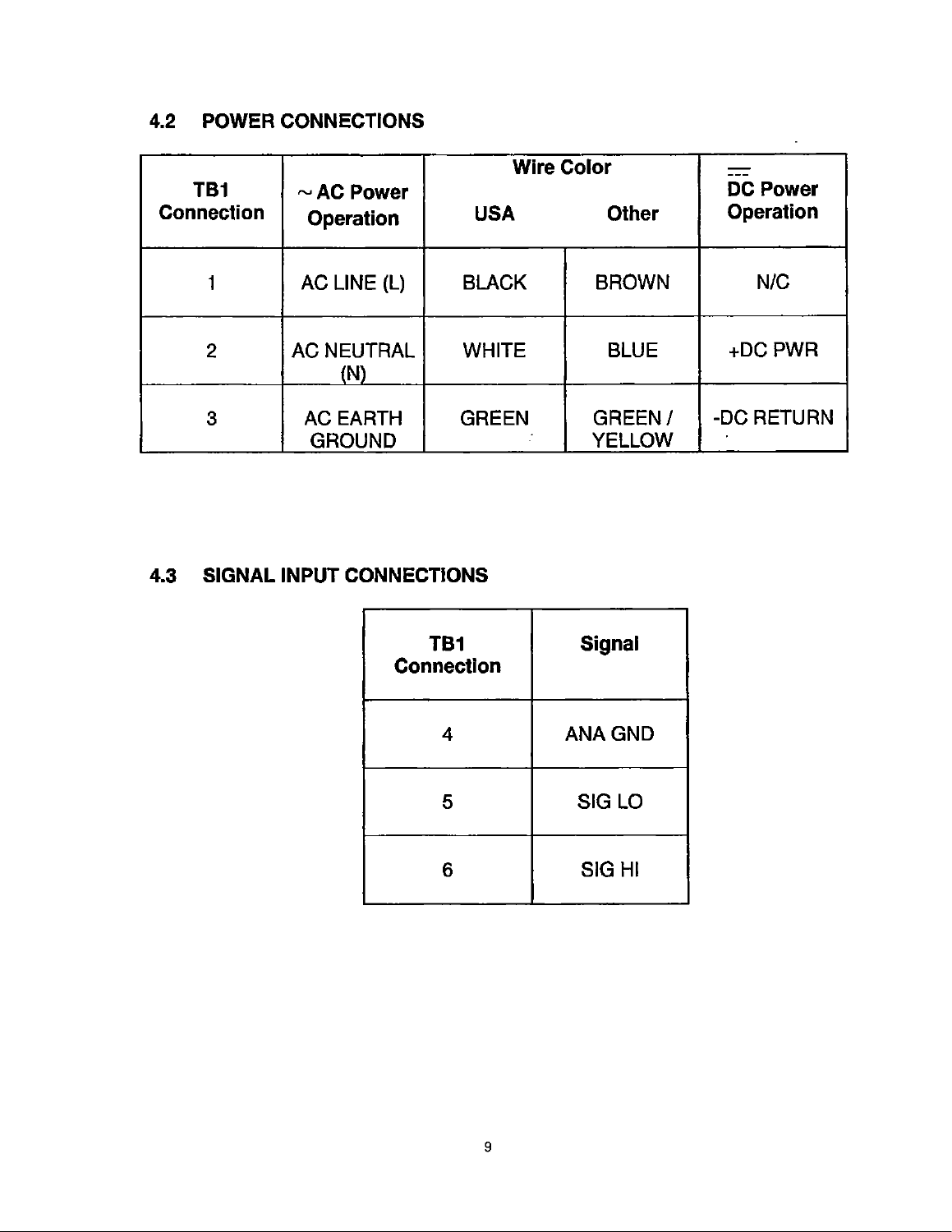### 4.4 MAIN BOARD CONNECTOR PIN ASSIGNMENTS (J1)

(Left to right, looking at rear of case)

| <b>CONNECTION</b> | <b>FUNCTION</b>    | <b>EXPLANATION</b>          |  |
|-------------------|--------------------|-----------------------------|--|
| A                 | <b>Spare</b>       |                             |  |
|                   | No connection      |                             |  |
| в                 | No connection      |                             |  |
| $\mathbf{2}$      | <b>Spare</b>       |                             |  |
| C                 | Spare              |                             |  |
| З                 | No connection      |                             |  |
| D                 | No connection      |                             |  |
| 4                 | No connection      |                             |  |
| E                 | No connection      |                             |  |
| 5                 | No connection      |                             |  |
| F                 | No connection      |                             |  |
| 6                 | <b>DIGITAL GND</b> |                             |  |
| $H - 7$           | 199.9 DP           |                             |  |
| $J - 8$           | 19.99 DP           |                             |  |
| $K - 9$           | 1.999 DP           |                             |  |
| $L - 10$          | <b>LAMP TEST</b>   | Lights all display segments |  |
| $M - 11$          | $+4.7$ V dc        | Analog and digital power    |  |
| N                 | $-4.7$ V dc        | Analog and digital power    |  |
| 12                | Spare              |                             |  |
| P                 | $+$ REF            | Reference voltage           |  |
| 13                | <b>Spare</b>       |                             |  |
| $R - 14$          | <b>HOLD</b>        | Hold last display reading   |  |
| S                 | Spare              |                             |  |
| 15                | No connection      |                             |  |
| Τ                 | <b>ANA GND</b>     | Analog and digital ground   |  |
| 16                | Spare              |                             |  |
| Ù                 | No connection      |                             |  |
| 17                | <b>Spare</b>       |                             |  |
| V                 | <b>Spare</b>       |                             |  |
| 18                | ANA OUT            |                             |  |
|                   |                    |                             |  |

" - " Indicates common pin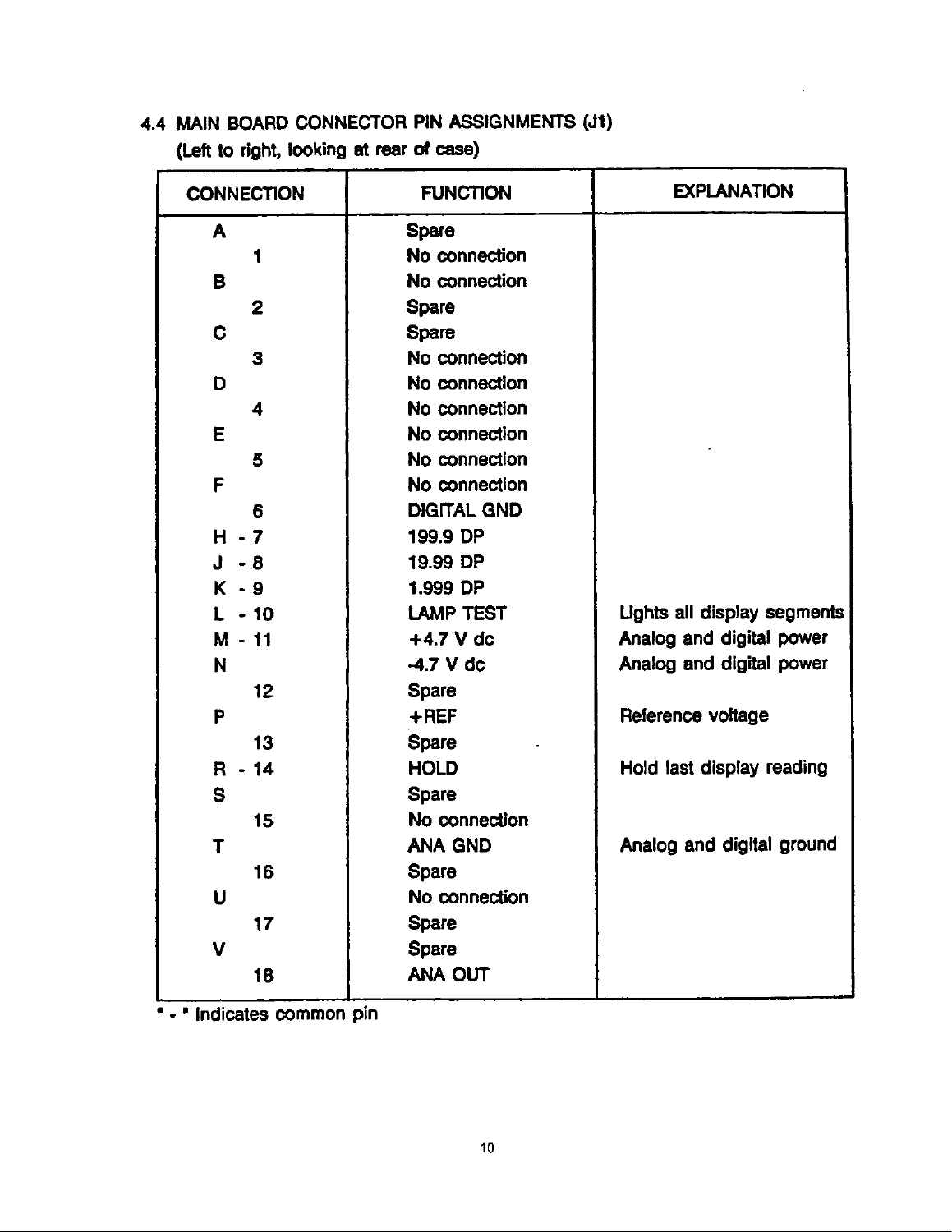#### $5.0$ **MAIN BOARD CONFIGURATION**

The following procedures are used to select the various configurations of the main board.

#### **DECIMAL POINT SELECTION**  $5.1$



### **Figure 5-1 Display Board Jumper Locations**

Remove all push-on jumpers not used in the desired configuration. Install appropriate jumpers as indicated in the chart below.

| <b>Decimal</b><br><b>Point</b> | S <sub>1</sub> | Alternate decimal point selection<br>using main board connector J1. |
|--------------------------------|----------------|---------------------------------------------------------------------|
| 1.999 DP                       |                | Connect K or 9 to 6                                                 |
| 19.99 DP                       | C              | Connect J or 8 to 6                                                 |
| 199.9 DP                       | B              | Connect H or 7 to 6                                                 |
| 1999 DP                        | <b>REMOVED</b> |                                                                     |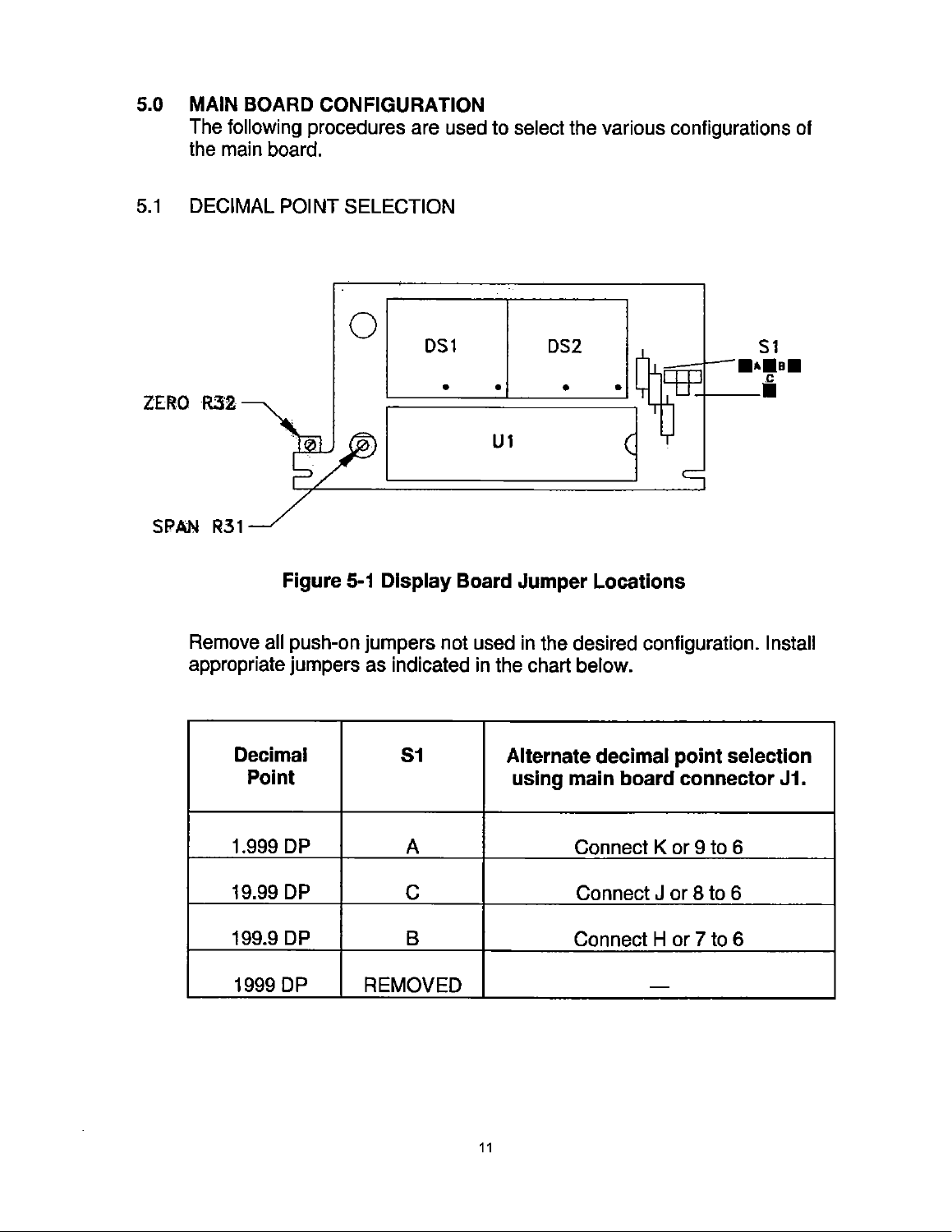### 5.2 INPUT RANGE SELECTION



Figure 5-2 Main Board Jumper Locations

Remove all push-on jumpers not used in the desired configuration. Install appropriate jumpers as indicated in the chart below.

| <b>Input Ranges</b> | S2            | S <sub>3</sub> | S <sub>4</sub> |
|---------------------|---------------|----------------|----------------|
| 4-20 mA             | A, C, F, G, E | A,D            |                |
| $1-5$ V dc          | A,C,E,F       | B,D            | А              |
| 0-10 V dc           | A, C, F, H, E | B,D            |                |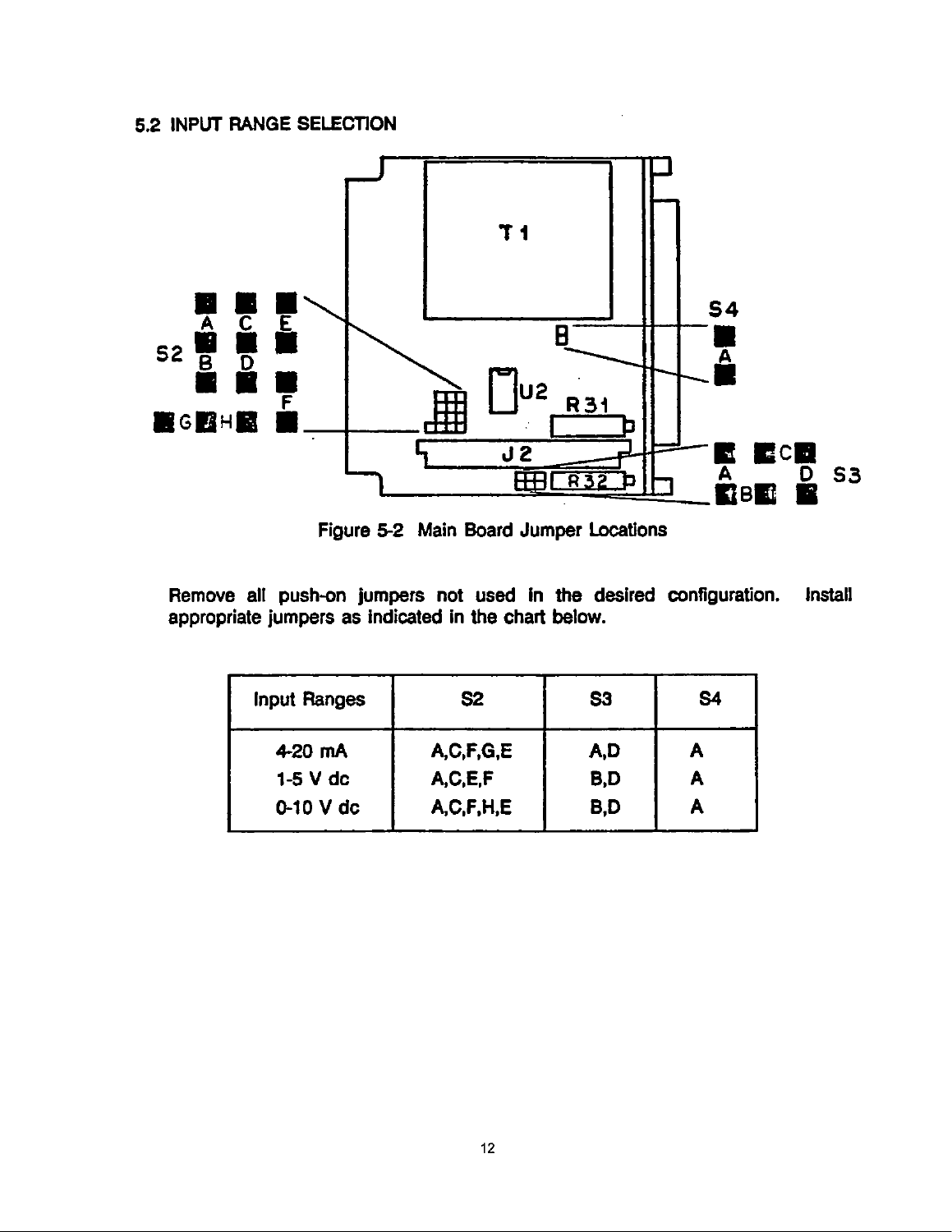#### **6.0 CALIBRATION**

The following calibration procedures apply to units that have been configured per Sections 4 and 5.

- Refer to Figure 4-2. Apply the minimum input signal to TB1-5 (SIG LO) and  $1.$ TB1-6 (SIG HI).
- Refer to Figure 3-2 for the location of the zero and span adjustments. Adjust  $2.$ R32 (Zero) to the desired low reading  $±1$  count.
- Adjust R31 (Span) to the desired high reading  $\pm 1$  count. 3.
- Repeat steps 2 and 3 until the meter is calibrated to within  $\pm 1$  count.  $4.$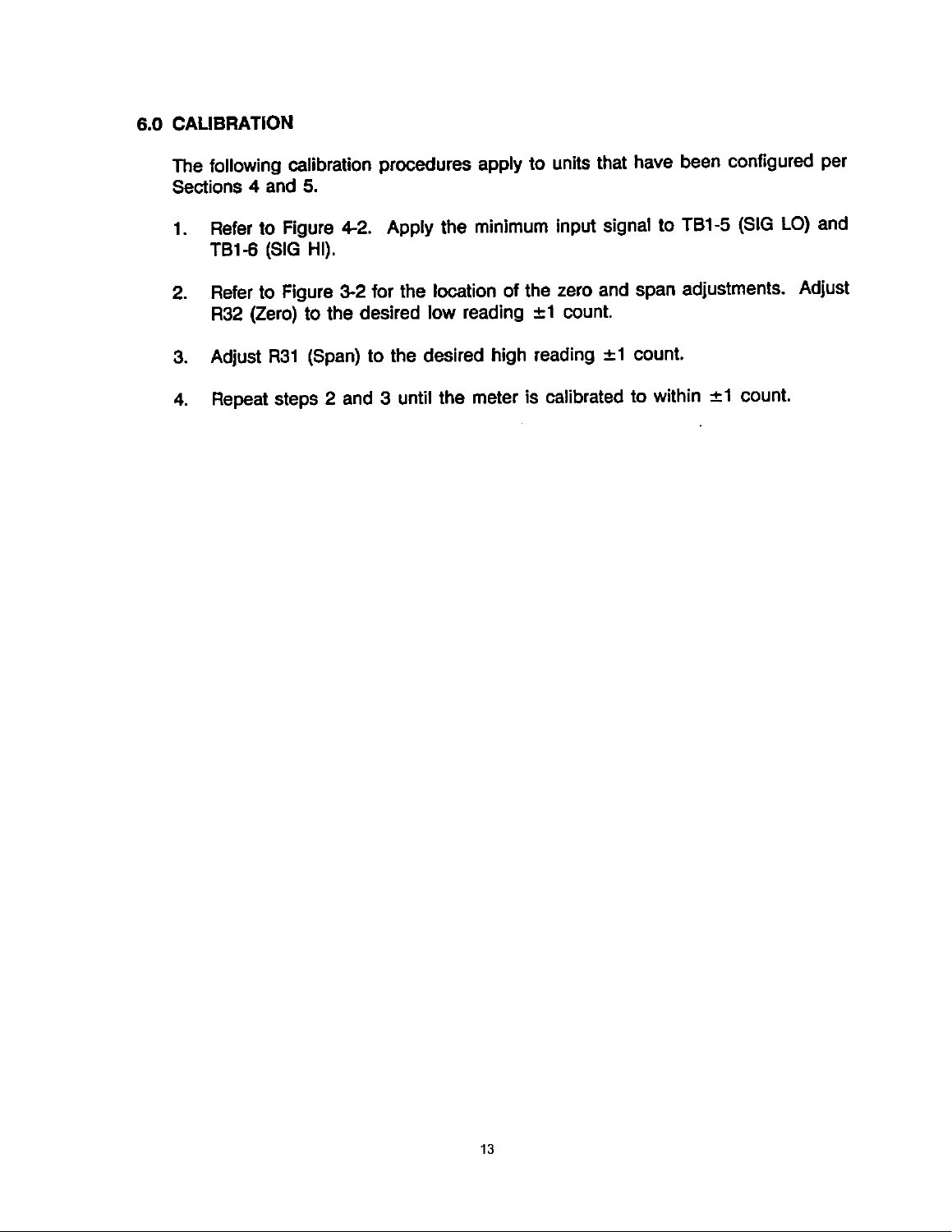#### 7.0 DRAWINGS



Figure 7-1 Assembly Diagram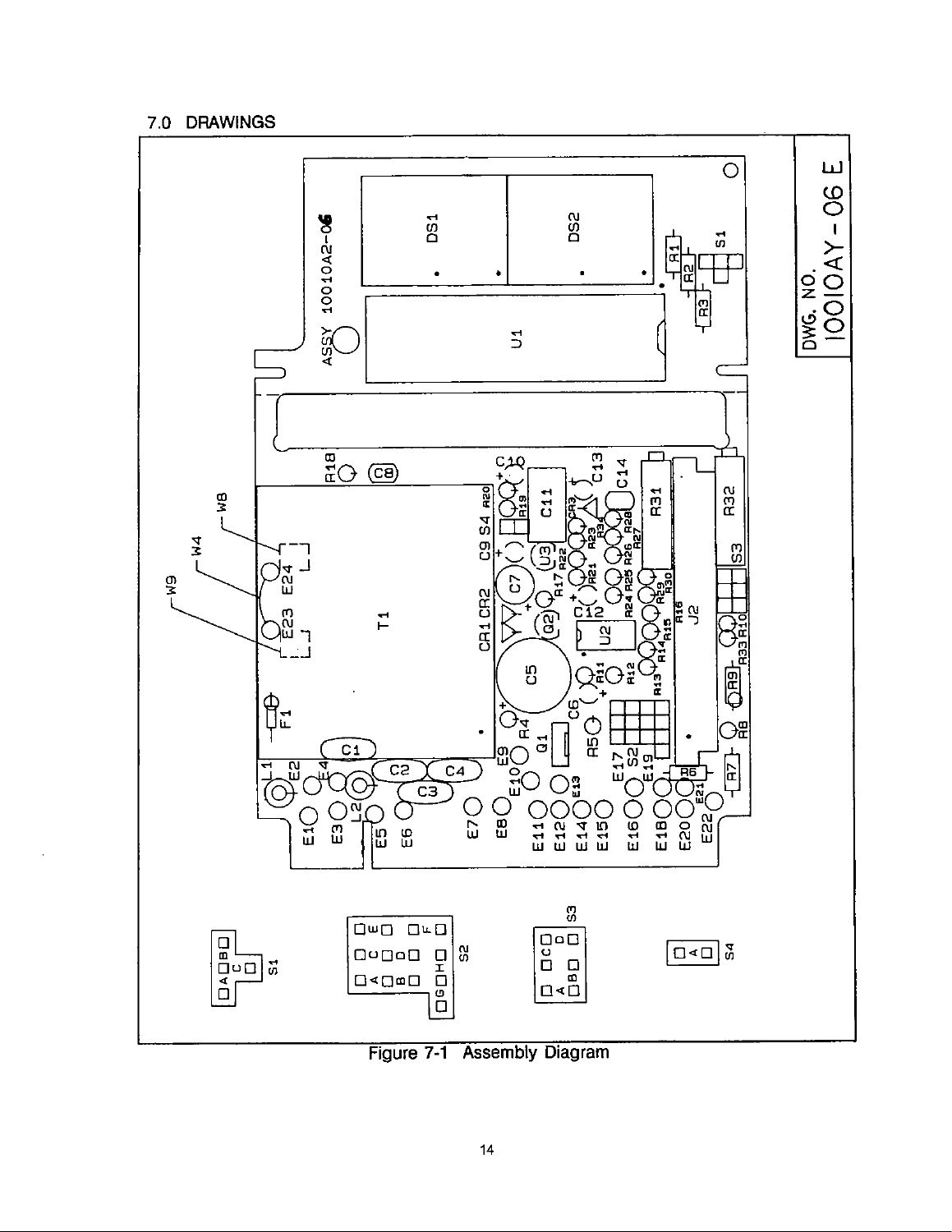

#### **MENTED BELL MARRANTY/DISCLAIMER AND THE RESERVE AND RESERVE THE RESERVE AND RESIDENT AND RESIDENCE AND RESIDENT**

OMEGA ENGINEERING, INC. warrants this unit to be free of defects in materials and workmanship for a period of 13 months from date of purchase. OMEGA Warranty adds an additional one (1) month grace period to the normal one (1) year product warranty to cover handling and shipping time. This ensures that OMEGA's customers receive maximum coverage on each product.

If the unit should malfunction, it must be returned to the factory for evaluation. OMEGA's Customer Service Department will issue an Authorized Return (AR) number immediately upon phone or written request. Upon examination by OMEGA, if the unit is found to be defective it will be repaired or replaced at no charge. OMEGA's WARRANTY does not apply to defects resulting from any action of the purchaser, including but not limited to mishandling, improper interfacing, operation outside of design limits, improper repair, or unauthorized modification. This WARRANTY is VOID if the unit shows evidence of having been tampered with or shows evidence of being damaged as a result of excessive corrosion; or current, heat, moisture or vibration; improper specification; misapplication; misuse or other operating conditions outside of OMEGA's control. Components which wear are not warranted, including but not limited to contact points, fuses, and triacs.

OMEGA is pleased to offer suggestions on the use of its various products. However, OMEGA neither assumes responsibility for any omissions or errors nor assumes liability for any damages that result from the use of its products in accordance with information provided by OMEGA, either verbal or written. OMEGA warrants only that the parts manufactured by it will be as specified and free of defects. OMEGA MAKES NO OTHER WARRANTIES OR REPRESENTATIONS OF ANY KIND WHAT-SOEVER, EXPRESSED OR IMPLIED, EXCEPT THAT OF TITLE, AND ALL IMPLIED WARRANTIES **INCLUDING ANY WARRANTY OF MERCHANTABILITY AND FITNESS FOR A PARTICULAR PURPOSE** ARE HEREBY DISCLAIMED. LIMITATION OF LIABILITY: The remedies of purchaser set forth herein are exclusive and the total liability of OMEGA with respect to this order, whether based on contract, warranty, negligence, indemnification, strict liability or otherwise, shall not exceed the purchase price of the component upon which liability is based. In no event shall OMEGA be liable for consequential, incidental or special damages.

CONDITIONS: Equipment sold by OMEGA is not intended to be used, nor shall it be used: (1) as a "Basic Component" under 10 CFR 21 (NRC), used in or with any nuclear installation or activity; or (2) in medical applications or used on humans. Should any Product(s) be used in or with any nuclear installation or activity, medical application, used on humans, or misused in any way, OMEGA assumes no responsibility as set forth in our basic WARRANTY/DISCLAIMER language, and additionally, purchaser will indemnify OMEGA and hold OMEGA harmless from any liability or damage whatsoever arising out of the use of the Product(s) in such a manner.

**ESSERIES EXECUTIVES IN RETURN REQUESTS / INQUIRIES EXECUTIVES EXECUTIVES EXECUTIVES IN RETURN RE** Direct all warranty and repair requests/inquiries to the OMEGA Customer Service Department. BEFORE RETURNING ANY PRODUCT(S) TO OMEGA, PURCHASER MUST OBTAIN AN AUTHORIZED RETURN (AR) NUMBER FROM OMEGA'S CUSTOMER SERVICE DEPARTMENT (IN ORDER TO AVOID PROCESSING DELAYS). The assigned AR number should then be marked on the outside of the return package and on any correspondence.

The purchaser is responsible for shipping charges, freight, insurance and proper packaging to prevent breakage in transit.

FOR WARRANTY RETURNS, please have the following information available BEFORE contacting OMEGA:

- 1. P.O. number under which the product was PURCHASED,
- 2. Model and serial number of the product under warranty, and
- 3. Repair instructions and/or specific problems relative to the product.

FOR NON-WARRANTY REPAIRS, consult OMEGA for current repair charges. Have the following information available BEFORE contacting OMEGA:

- 1. P.O. number to cover the COST of the repair,
- 2. Model and serial number of product, and
- 3. Repair instructions and/or specific problems relative to the product.

OMEGA's policy is to make running changes, not model changes, whenever an improvement is possible. This affords our customers the latest in technology and engineering.

OMEGA is a registered trademark of OMEGA ENGINEERING, INC.

© Copvright 2005 OMEGA ENGINEERING, INC. All rights reserved. This document may not be copied, photocopied, reproduced, translated, or reduced to any electronic medium or machine-readable form, in whole or in part, without prior written consent of OMEGA ENGINEERING, INC.